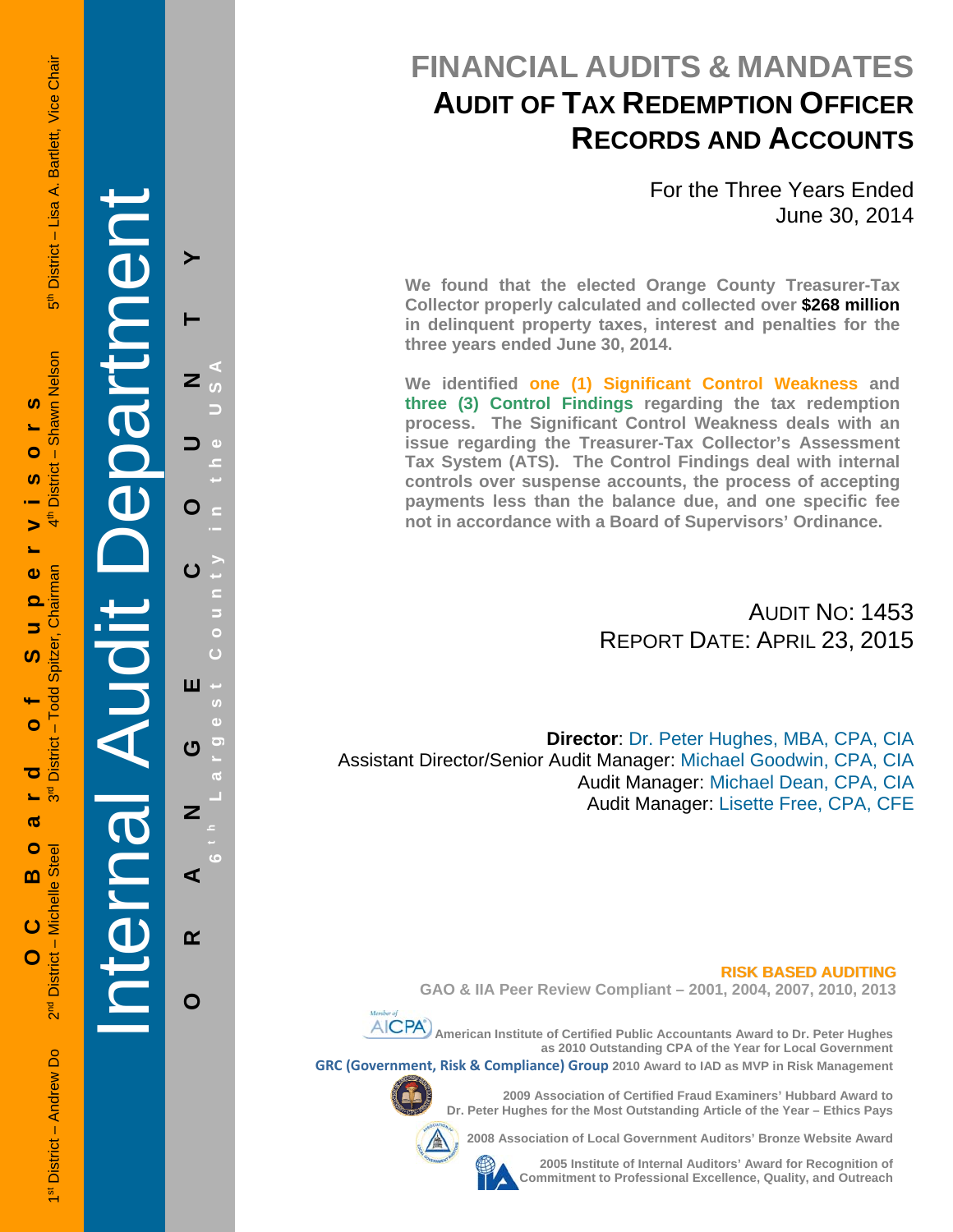**Independence****Objectivity****Integrity**

**Internal Audit Department** 

*GAO & IIA Peer Review Compliant - 2001, 2004, 2007, 2010, 2013* 

*Providing Facts and Perspectives Countywide* 

# **RISK BASED AUDITING**

| <b>Dr. Peter Hughes</b> | Ph.D., MBA, CPA, CCEP, CITP, CIA, CFE, CFF, CGMA     |
|-------------------------|------------------------------------------------------|
| Director                | Certified Compliance & Ethics Professional (CCEP)    |
|                         | Certified Information Technology Professional (CITP) |
|                         | Certified Internal Auditor (CIA)                     |
|                         | Certified Fraud Examiner (CFE)                       |
|                         | Certified in Financial Forensics (CFF)               |
|                         | Chartered Global Management Accountant (CGMA)        |
| E-mail:                 | peter.hughes@iad.ocgov.com                           |

**Michael Goodwin CPA, CIA** Assistant Director/ Senior Audit Manager

**Alan Marcum MBA, CPA, CIA, CFE**

Senior Audit Manager

**Autumn McKinney CPA, CIA, CISA, CGFM** Senior Audit Manager Certified Information Systems Auditor (CISA) Certified Financial Government Manager (CGFM)

# **Hall of Finance & Records**

12 Civic Center Plaza, Room 232 Santa Ana, CA 92701

Phone: (714) 834-5475 Fax: (714) 834-2880

To access and view audit reports or obtain additional information about the OC Internal Audit Department, visit our website: www.ocgov.com/audit



 **OC Fraud Hotline (714) 834-3608**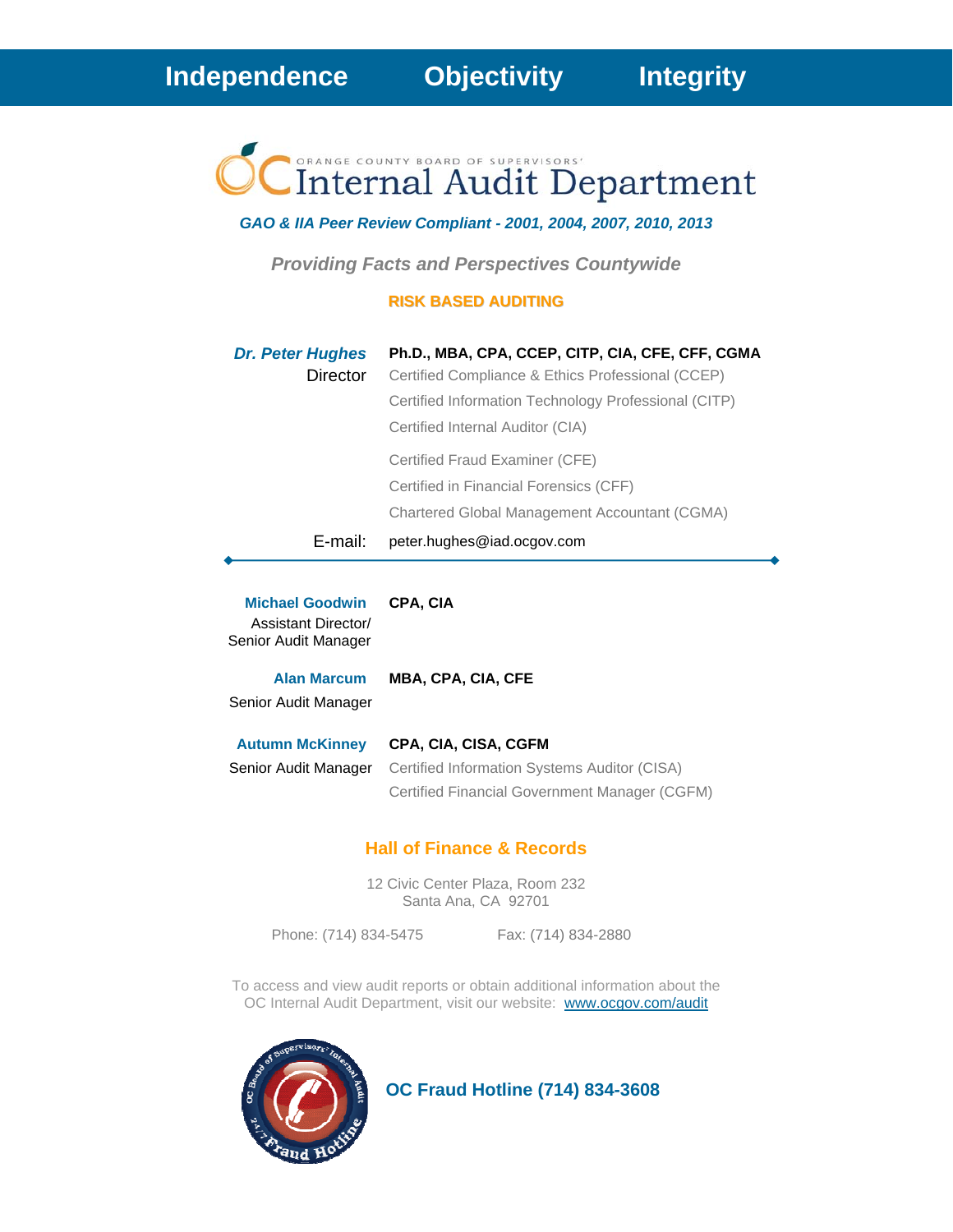# **Letter from Dr. Peter Hughes, CPA**





# **Transmittal Letter**

**Audit No. 1453 April 23, 2015** 

- **TO:** Shari L. Freidenrich, CPA Treasurer-Tax Collector
- **FROM:** Dr. Peter Hughes, CPA, Director Internal Audit Department
- **SUBJECT:** Financial Audits & Mandates: Audit of Tax Redemption Officer Records and Accounts

We have completed an Audit of Tax Redemption Officer Records and Accounts for the three years ended June 30, 2014. The total dollar volume of redemption taxes and penalties collected during the period was approximately **\$257 million** for secured taxes and **\$11 million** for supplemental taxes. We performed this audit in accordance with our *FY 2014-15 Audit Plan and Risk Assessment* approved by the Audit Oversight Committee and the Board of Supervisors. Our final report is attached for your review.

Please note we have a structured and rigorous **Follow-Up Audit** process in response to recommendations and suggestions made by the Audit Oversight Committee (AOC) and the Board of Supervisors (BOS). Our **first Follow-Up Audit** will begin at six months from the official release of the report. A copy of all our Follow-Up Audit reports is provided to the BOS as well as to all those individuals indicated on our standard routing distribution list.

The AOC and BOS expect that audit recommendations will typically be implemented within six months and often sooner for significant and higher risk issues. Our **second Follow-Up Audit** will begin at six months from the release of the first Follow-Up Audit report, by which time **all** audit recommendations are expected to be addressed and implemented. At the request of the AOC, we are to bring to their attention any audit recommendations we find still not implemented after the second Follow-Up Audit. The AOC requests that such open issues appear on the agenda at their next scheduled meeting for discussion.

We have attached a **Follow-Up Audit Report Form**. Your agency should complete this template as our audit recommendations are implemented. When we perform our first Follow-Up Audit six months from the date of this report, we will need to obtain the completed document to facilitate our review.

Each month I submit an **Audit Status Report** to the BOS where I detail any critical and significant audit findings released in reports during the prior month and the implementation status of audit recommendations as disclosed by our Follow-Up Audits. Accordingly, the results of this audit will be included in a future status report to the BOS.

As always, the Internal Audit Department is available to partner with your staff so that they can successfully implement difficult audit recommendations. Please feel free to call me should you wish to discuss any aspect of our audit report or recommendations. Additionally, we will request your department complete a **Customer Survey** of Audit Services. You will receive the survey shortly after the distribution of our final report.

#### **ATTACHMENTS**

Other recipients of this report are listed on the **OC Internal Auditor's Report** on page 4.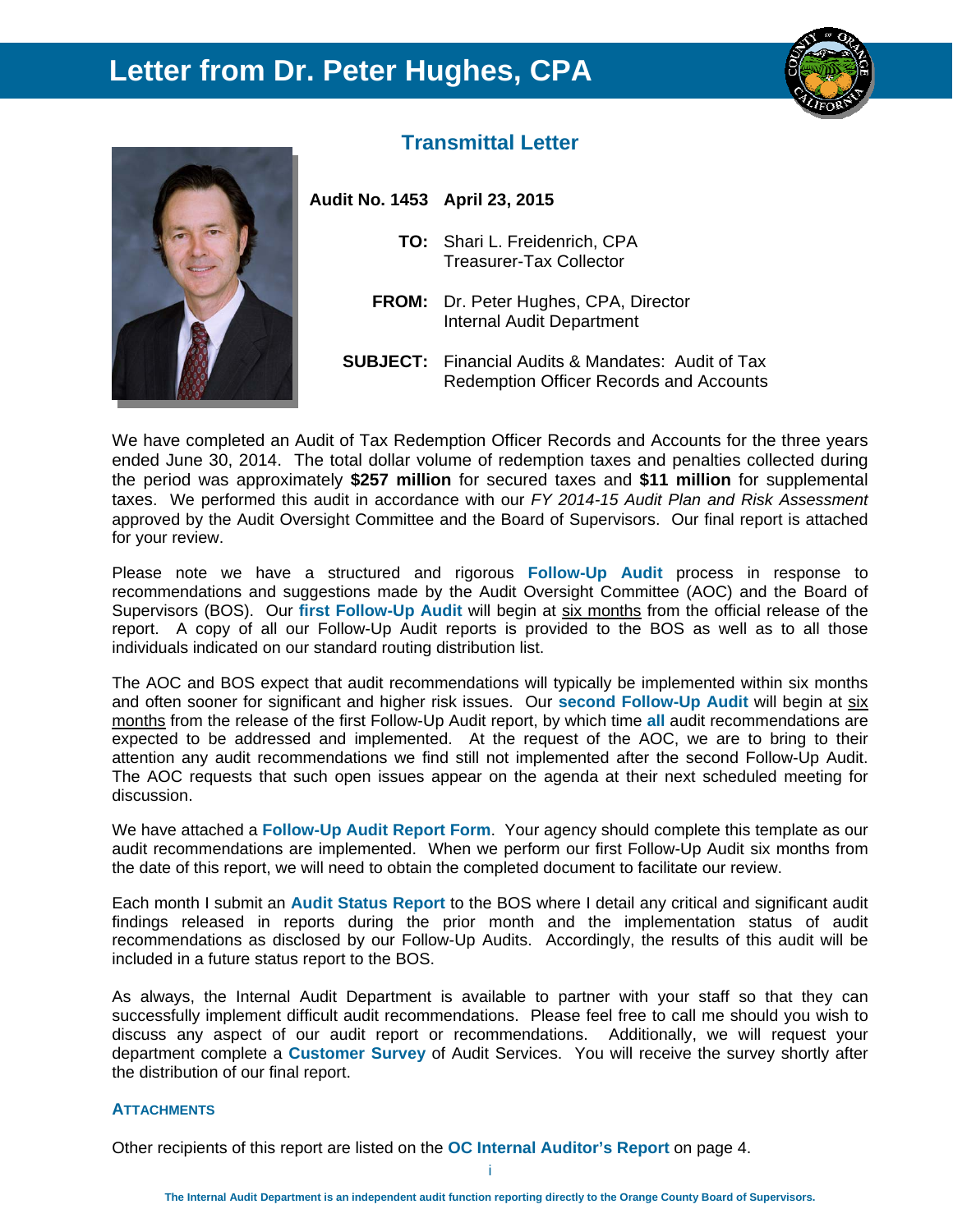# **Table of Contents**



*Financial Audits & Mandates: Audit of Tax Redemption Officer Records and Accounts Audit No. 1453* 

**For the Three Years Ended June 30, 2014**

| <b>Transmittal Letter</b>                                                                                                   | j.             |
|-----------------------------------------------------------------------------------------------------------------------------|----------------|
| <b>OC Internal Auditor's Report</b>                                                                                         |                |
| <b>OBJECTIVES</b>                                                                                                           | 1              |
| <b>RESULTS</b>                                                                                                              | 1              |
| <b>BACKGROUND</b>                                                                                                           | 3              |
| <b>SCOPE AND METHODOLOGY</b>                                                                                                | 3              |
| <b>SCOPE EXCLUSIONS</b>                                                                                                     | 3              |
| <b>ACKNOWLEDGMENT</b>                                                                                                       | 3              |
| Detailed Results, Findings, Recommendations and Management Responses                                                        |                |
| Finding No. 1 - Assessment Tax System Issue (Significant Control Weakness)                                                  | 5              |
| Finding No. 2 – Resolution of Suspense Account Items (Control Finding)                                                      | 5              |
| Finding No. 3 - Short/Partial Payments of Taxes Due (Control Finding)                                                       | $\overline{7}$ |
| Finding No. 4 – Fees for Costs Incurred in Obtaining the Names and Last<br><b>Known Mailing Addresses (Control Finding)</b> | 8              |
| <b>ATTACHMENT A: Report Item Classifications</b>                                                                            | 9              |

**ATTACHMENT B: Treasurer-Tax Collector Management Responses 10**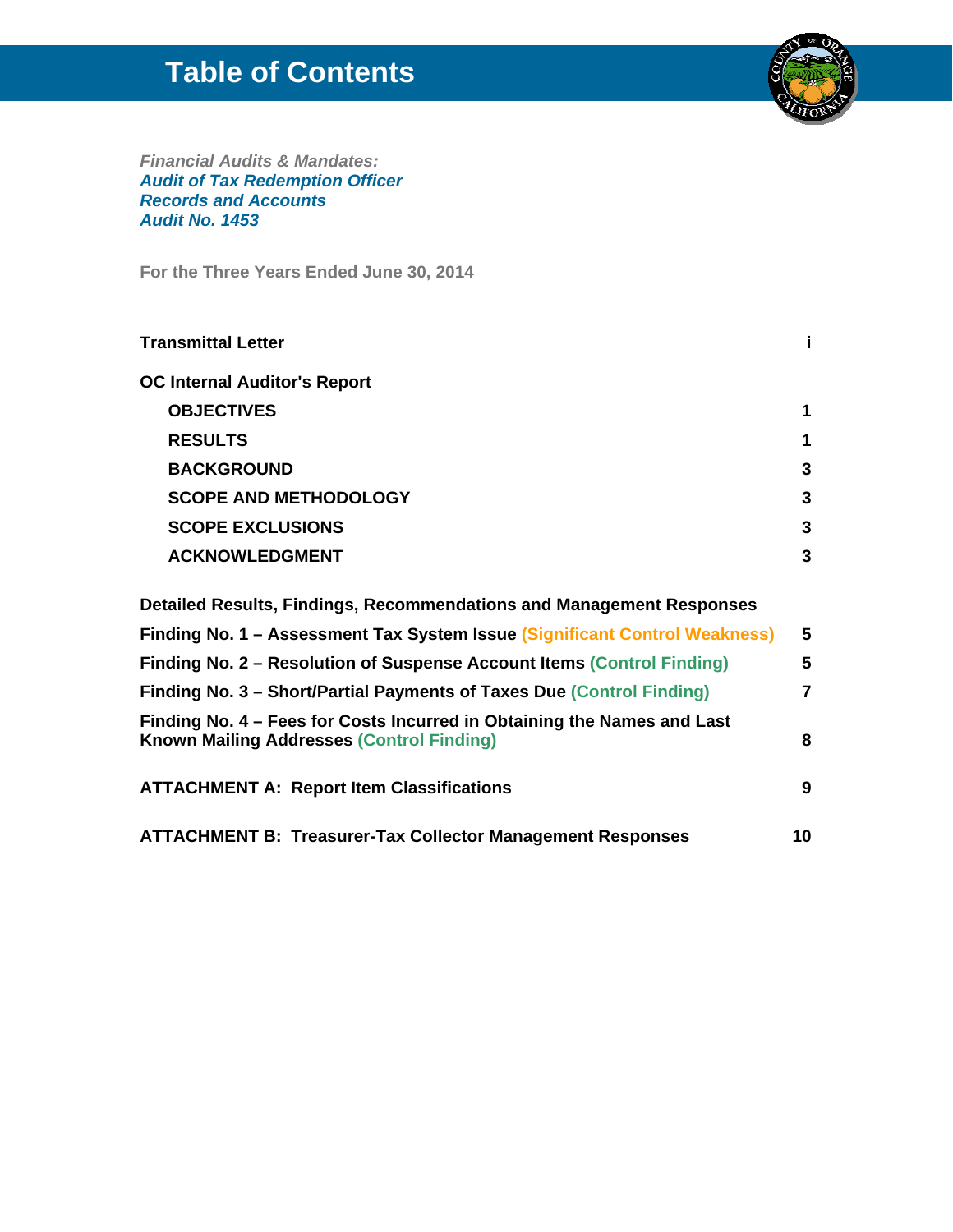

### **Audit No. 1453 April 23, 2015**

| TO:      | Shari L. Freidenrich, CPA<br><b>Treasurer-Tax Collector</b>                            |
|----------|----------------------------------------------------------------------------------------|
| FROM:    | Dr. Peter Hughes, CPA, Director <i>(Intellet Aughban)</i><br>Internal Audit Department |
| SUBJECT: | Financial Mandates & Audits: Audit of Tax Redemption Officer<br>Records and Accounts   |

#### **Audit Highlight**

We found that the elected Orange County Treasurer-Tax Collector properly calculated and collected over **\$268 million** in delinquent property taxes, interest and penalties for the three years ended June 30, 2014.

#### We identified **one (1) Significant Control Weakness** and **three (3) Control Findings**

regarding the tax redemption process. The Significant Control Weakness deals with an issue regarding the Treasurer-Tax Collector's Assessment Tax System (ATS). The Control Findings deal with internal controls over suspense accounts, the process of accepting payments less than the balance due, and one specific fee not in accordance with a Board of Supervisors' Ordinance.

# **OBJECTIVES**

In accordance with our *FY 2014/2015 Audit Plan and Risk Assessment* approved by the Audit Oversight Committee and Board of Supervisors, we conducted an audit of the Treasurer Tax-Collector Redemption Section pursuant to Section 4108.5 of the California Revenue and Taxation Code (Revenue and Taxation Code) for the purpose of evaluating the reliability and integrity of financial and operational tax redemption records and compliance with laws and regulations governing redemption activities.

The Revenue and Taxation Code requires an audit at least once every three years of the records and accounts of the Tax-Collector relating to the performance of his/her duties as the Tax Redemption Officer. Our audit was conducted in accordance with professional standards established by the Institute of Internal Auditors.

As part of obtaining reasonable assurance about the accuracy of redemption collection records and accounts, we performed tests of collection records, penalty and interest calculations, and account reconciliations.

#### **RESULTS**

Based on our audit, the records and accounts of redemption collections appear to be fairly stated.

We did note **one (1) Significant Control Weakness** and **three (3) Control Findings.** The Significant Control Weakness dealt with an issue regarding the Treasurer-Tax Collector's Assessment Tax System (ATS). The Control Findings dealt with internal controls over suspense accounts, the process of accepting payments less than the balance due, and one specific fee not in accordance with a Board of Supervisors' Ordinance.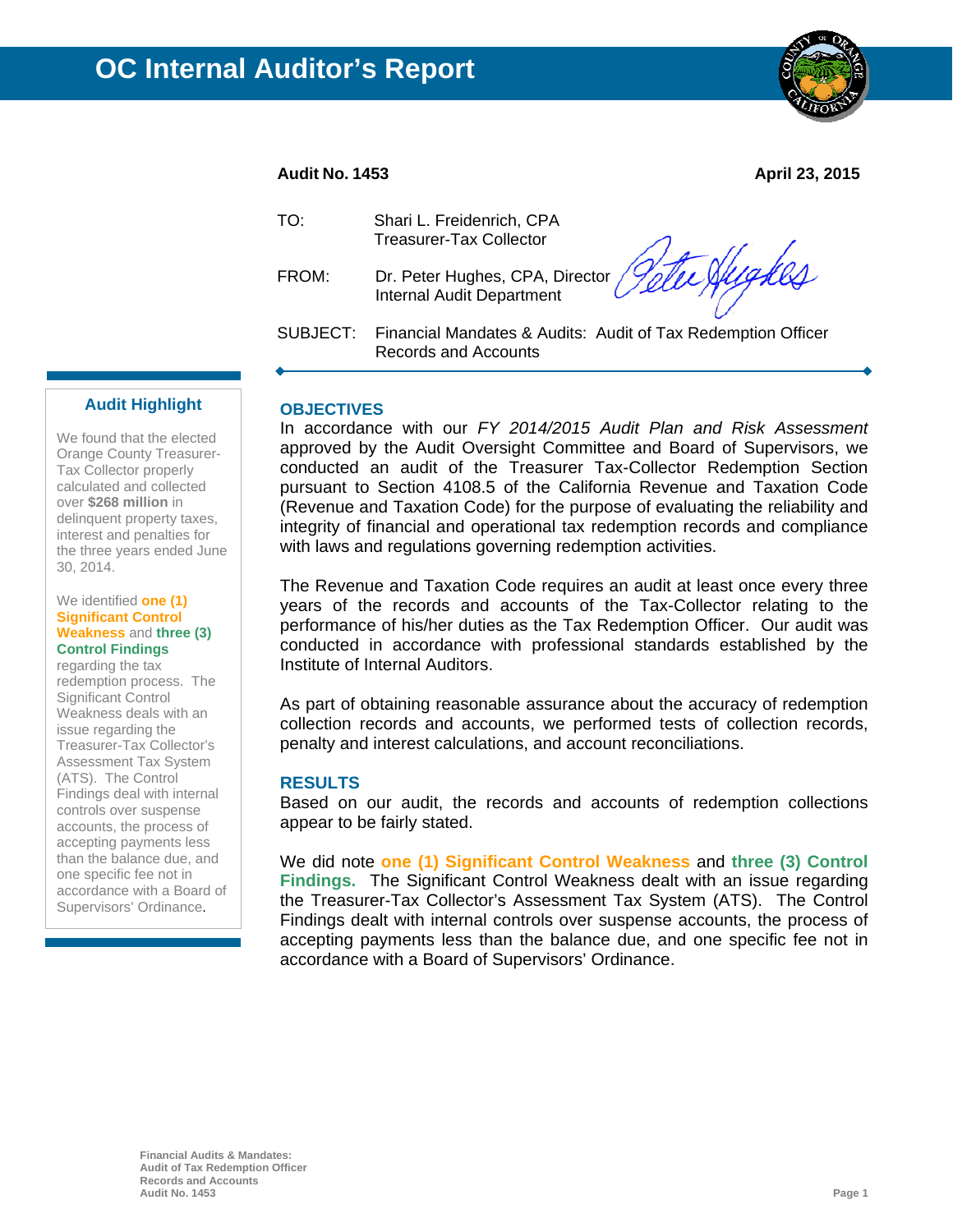

The following table summarizes our findings and recommendations for this audit. See further discussion in the *Detailed Results, Findings, Recommendations and Management Responses* section of this report. See *Attachment A* for a description of Report Item Classifications.

| <b>Finding</b><br>No. | <b>Finding</b><br><b>Classification -</b><br>(see<br><b>Attachment A)</b> | <b>Finding and</b><br>Page No. in Audit Report                                                     | <b>Recommendation</b>                                                                                                                                                                                                                                                                        | <b>Concurrence</b><br>by<br><b>Management?</b> |
|-----------------------|---------------------------------------------------------------------------|----------------------------------------------------------------------------------------------------|----------------------------------------------------------------------------------------------------------------------------------------------------------------------------------------------------------------------------------------------------------------------------------------------|------------------------------------------------|
| $\mathbf 1$ .         | <b>Significant</b><br><b>Control</b><br><b>Weakness</b>                   | ATS System Issue (pg. 5)                                                                           | We recommend the<br><b>Treasurer-Tax Collector</b><br>evaluate if mitigating<br>measures can be performed<br>to detect instances of<br>processed refunds not issued<br>by ATS.                                                                                                               | Yes                                            |
| 2.                    | <b>Control</b><br><b>Finding</b>                                          | <b>Resolution of Suspense</b><br>Account Items (pgs. 5-6)                                          | We recommend the<br><b>Treasurer-Tax Collector</b><br>implement a review of<br>suspense details to ensure<br>timely monitoring and<br>resolution of all suspense<br>items.                                                                                                                   | Yes                                            |
| 3.                    | <b>Control</b><br><b>Finding</b>                                          | Short/Partial Payments of<br>Taxes Due (pgs. 7-8)                                                  | We recommend that the<br>Treasurer-Tax Collector work<br>with County Counsel to<br>determine if funds maintained<br>in a suspense account result<br>in the acceptance of<br>short/partial payments subject<br>to R&T 4143 and if further<br>action by the Board of<br>Supervisors is needed. | Yes                                            |
| 4.                    | <b>Control</b><br><b>Finding</b>                                          | Fee for Costs Incurred in<br>Obtaining the Names and<br>Last Known Mailing<br>Addresses (pgs. 8-9) | We recommend that the<br><b>Treasurer-Tax Collector work</b><br>with County Counsel in<br>determining a resolution to<br>this issue, including analyzing<br>if the BOS Ordinance needs<br>to be amended or rescinded.                                                                        | Yes                                            |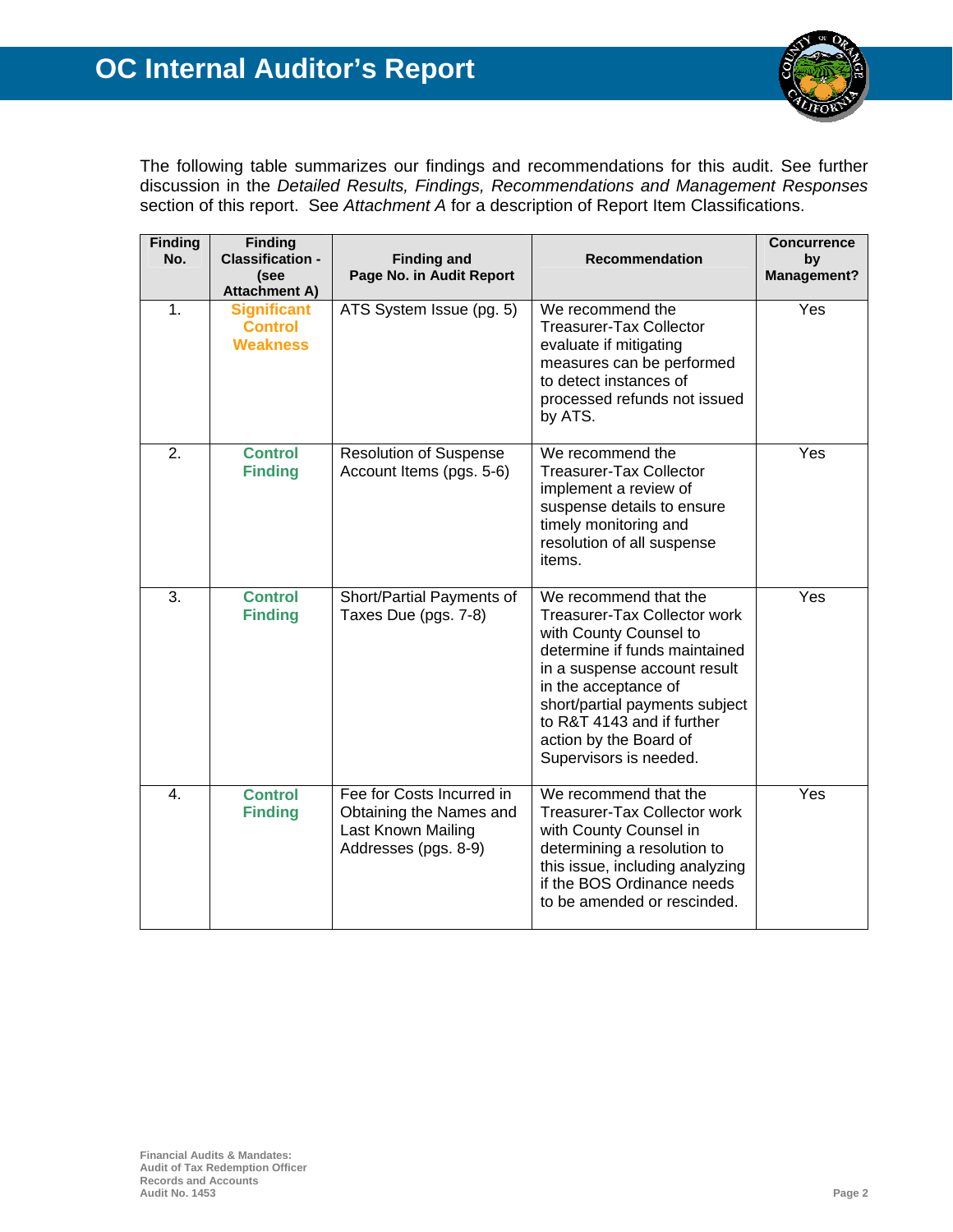

# **BACKGROUND**

The Treasurer-Tax Collector performs the duties of Tax Redemption Officer through the Redemption Section of the Department. These duties, as defined by Part 7 of the Revenue and Taxation Code, include maintaining abstracts of delinquent secured and supplemental taxes; calculating and collecting interest and penalties on delinquent taxes; verifying specific conditions have been met before property is redeemed by property owners; and issuing certificates for redeemed property. The total dollar volume of redemption taxes and penalties collected during the three years ended June 30, 2014 was approximately **\$257 million** for secured taxes and **\$11 million** for supplemental taxes.

# **SCOPE AND METHODOLOGY**

Part 7, Chapter 1, Section 4108.5 of the Revenue and Taxation Code requires an audit once every three years of the records and accounts of the Tax-Collector relating to the performance of his/her duties as the Tax Redemption Officer. Our audit involved a review of existing operating and accounting practices of the Treasurer-Tax Collector for the three years ended June 30, 2014. Our methodology included inquiry, auditor observation, testing the records and accounts of redemption collections, and reviewing compliance with laws and regulations for redemption activities.

# **SCOPE EXCLUSIONS**

Our audit did not include a review of the property tax apportionment process performed by the Auditor-Controller or a detailed review of information system controls used in the redemption process; however, our scope did include reviewing selected system controls and audit trails concerning delinquent tax refunds and penalty cancellations processed in the ATS system.

# **Management's Responsibilities for Internal Controls**

In accordance with the Auditor-Controller's County Accounting Manual Section S-2 *Internal Control Systems*: "All County departments/agencies shall maintain effective internal control systems as an integral part of their management practices. This is because management has primary responsibility for establishing and maintaining the internal control system. All levels of management must be involved in assessing and strengthening internal controls." Control systems shall be continuously evaluated by Management and weaknesses, when detected, must be promptly corrected. The criteria for evaluating an entity's internal control structure is the Committee of Sponsoring Organizations (COSO) control framework. Our audit enhances and complements, but does not substitute for the Treasurer-Tax Collector's continuing emphasis on control activities and self-assessment of control risks.

# **Inherent Limitations in Any System of Internal Control**

Because of inherent limitations in any system of internal controls, errors or irregularities may nevertheless occur and not be detected. Specific examples of limitations include, but are not limited to, resource constraints, unintentional errors, management override, circumvention by collusion, and poor judgment. Also, projection of any evaluation of the system to future periods is subject to the risk that procedures may become inadequate because of changes in conditions or the degree of compliance with the procedures may deteriorate. Accordingly, our audit would not necessarily disclose all weaknesses in Treasurer-Tax Collector's operating procedures, accounting practices, and compliance with County policy.

# **ACKNOWLEDGMENT**

We appreciate the courtesy extended to us by the Treasurer-Tax Collector personnel during our audit. If we can be of further assistance, please contact me directly at 834-5475 or Mike Goodwin, Assistant Director/Senior Audit Manager at 834-6066.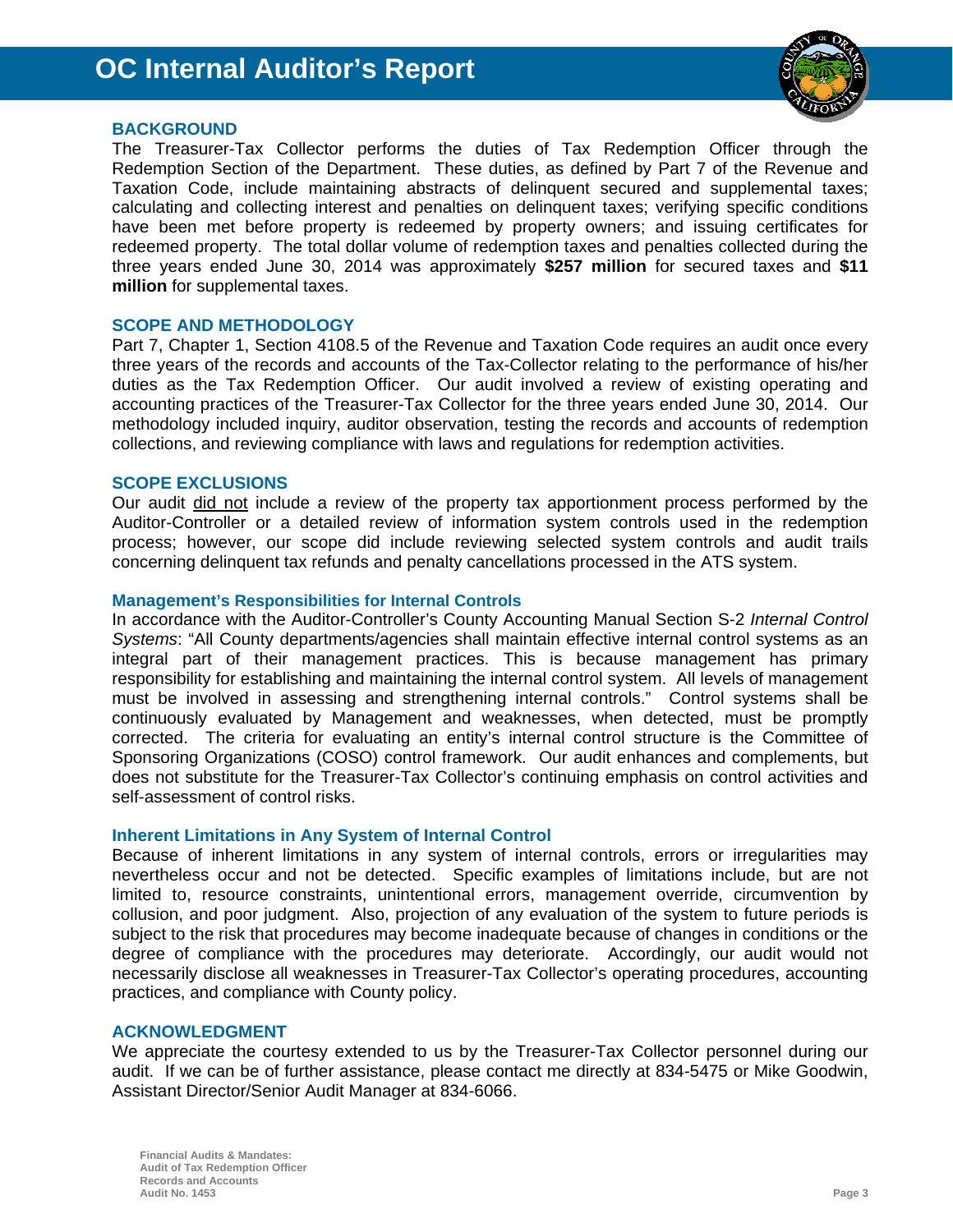

# **Attachments**

Distribution Pursuant to Audit Oversight Committee Procedure No. 1:

Members, Board of Supervisors Members, Audit Oversight Committee Michael Giancola, County Executive Officer Mark Denny, Chief Operating Officer Paul Gorman, Chief Assistant Treasurer-Tax Collector Jennifer Burkhart, Assistant Treasurer-Tax Collector Dan Puglia, Budget Manager, Treasurer-Tax Collector Kamal Singh, Remittance Processing Manager, Treasurer-Tax Collector Patricia Hutt, Redemption Supervisor, Treasurer-Tax Collector Eric Woolery, Auditor-Controller Frank Davies, Property Tax Director, Auditor-Controller Foreperson, Grand Jury Clerk of the Board of Supervisors Macias Gini & O'Connell, County External Auditor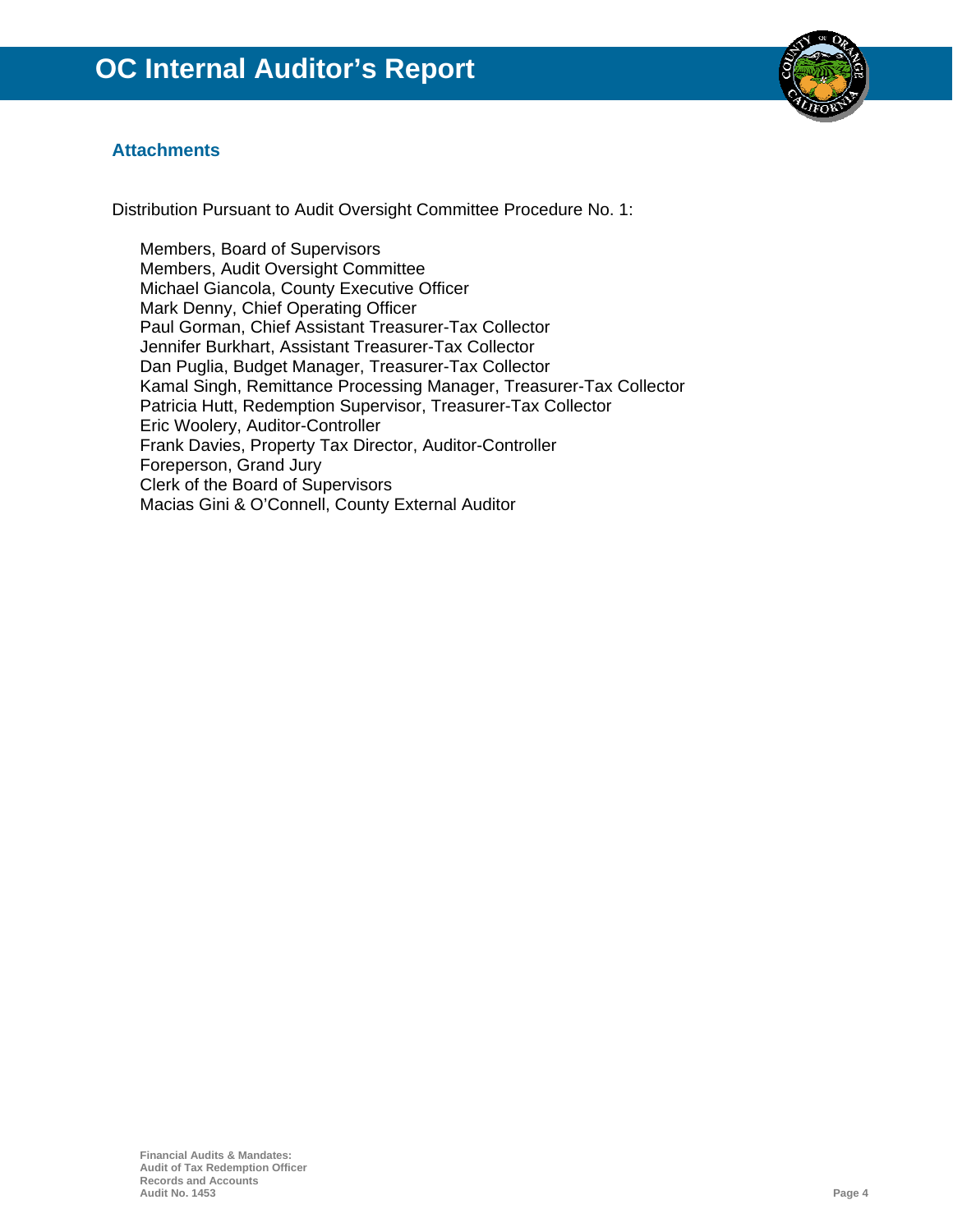

# **Finding No. 1 – Assessment Tax System Issue (Significant Control Weakness)**

# **Summary**

We noted a control issue regarding the Assessment Tax System (ATS). Out of a sample of 28 suspense item transactions, we noted that there was one refund for \$770 that had been processed in ATS in July 2013, but never issued. The Tax Collector staff then performed a query for all refunds meeting the criteria of this refund and identified two other partial refunds that had never been issued in ATS.

# **Details**

We noted an overpayment was resolved in July 2013 and Tax Collector staff processed a refund in ATS; however, the refund amount of \$770 was never issued. We found that this could occur when there is a Board approved roll correction where a collection is applied and the remainder needs to be refunded. The Tax Collector staff researched this refund and verified that the refund was on a parcel where a roll correction had occurred and only a partial refund was due to the owner. The Tax Collector staff ran a query, found two other similar cases for these types of issues, and released the refunds. The Tax Collector staff informed us that a systematic fix would require additional programming of the ATS database as this appears to be a "bug" in ATS programming.

The County is planning to replace the ATS system, and this issue should be corrected in the new system if it is not cost-effective to correct the existing ATS system. In the meantime, the Tax Collector can establish a work-around that can be implemented in the existing ATS database to detect instances of processed refunds that did not get issued.

#### **Recommendation No. 1**

We recommend the Treasurer-Tax Collector evaluate if mitigating measures can be performed to detect instances of processed refunds not issued by ATS.

# **Treasurer-Tax Collector Management Response**

The Treasurer-Tax Collector concurs with the recommendation. The Treasurer-Tax Collector will run the ad-hoc query on a quarterly basis to detect any instances of processed refunds that have not been issued by ATS and for all identified, release the refunds.

# **Finding No. 2 – Resolution of Suspense Account Items (Control Finding)**

#### **Summary**

A review of items in the suspense account (904 accounts) is needed to ensure long-outstanding items in the suspense account are resolved timely. Although the R&T Code does not have a requirement to process suspense accounts timely, it requires interest to be paid for certain types of refunds (i.e., replicated payments and overpayments) after a certain number of days.

# **Details**

The following 7 out of 28 redemption accounts selected for testing in the suspense account (904 items) were not resolved timely:

1. One account had a suspense balance of \$4,735 since December 19, 2012 as a result of a short payment at that time. However, there is currently no tax payment due since a subsequent payment in April 2014 resulted in the total tax liability being paid in full.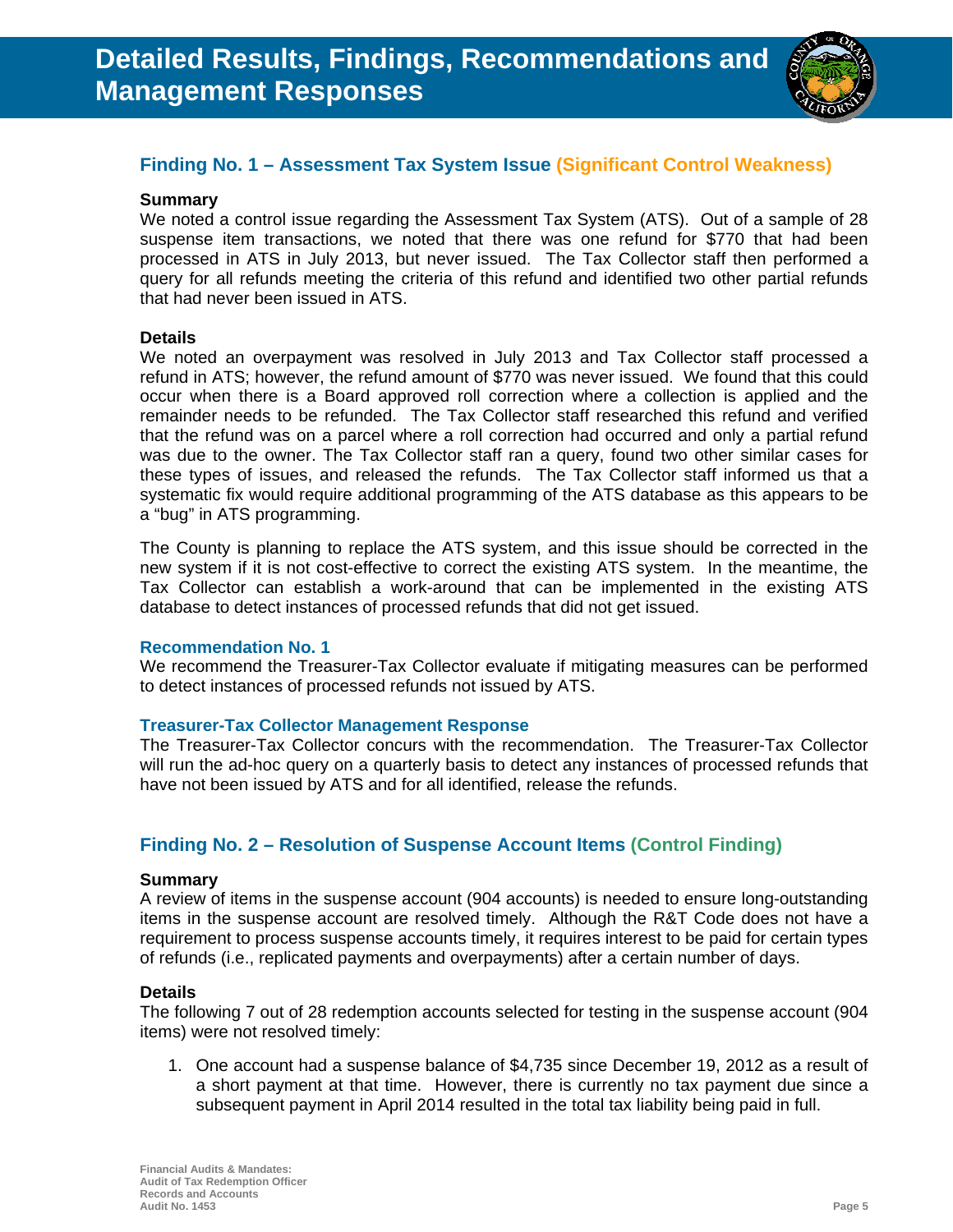

At that time, a refund should have been issued for the amount in suspense. A refund was not processed until September 15, 2014, resulting in **635 days** to process.

- 2. One account had a Board ordered deduction processed on August 5, 2009; then on August 20, 2009 the funds were transferred from the 817 account to the 904 account. The refund was not processed until June 27, 2014, resulting in **1,772 days** to process.
- 3. One account had a tax payment made on April 23, 2012 which resulted in an overpayment of \$162. Based on the notes, a 'who-paid' status letter was sent on June 11, 2013 to verify who a refund should be sent to. A refund was processed on April 4, 2014, resulting in **711 days** to process.
- 4. One account had a tax payment made on August 2, 2012 resulting in a duplicate payment. Attempts to verify taxpayer proof of credit card payments were made on June 11, 2013 and later on March 24, 2014. A refund was processed on April 25, 2014, resulting in **631 days** to process.
- 5. One account had a Board ordered deduction made on October 22, 2013. A transfer was made from 817 to 904 account on October 23, 2013. To resolve the 904 amount, a transfer to another default account for the same parcel was made on April 1, 2014 resulting in **161 days** to process.
- 6. One account had a refund in the amount of \$68 due to an overpayment that was not processed timely (**65 days** to process). No interest payment was due since the interest payment would have been less than \$10.
- 7. One account had a refund in the amount of \$1,410 due to a roll correction that was not processed timely (**95 days** to process).

The 904 suspense items are identified and resolved online utilizing a daily ATS Collection Update Control/Error Report (TC22CA-72) and ATS Screen QD14. However, the Control/Error Report only identifies suspense items that were caused by the previous days' activity and does not include all 904 suspense items. In addition, there are various ATS QD14 Screens depending on the type of account, (i.e., paid, unpaid, hold, etc.) and therefore, certain QD14 Screens may not be worked on and remain outstanding.

The Revenue and Taxation (R&T) Code requires the TTC to pay interest on certain types of refunds that are not returned to the taxpayer within certain timeframes. For example, replicated payments (duplicate payments) occur when a payment is received for a specific parcel for which a payment has already been received for said parcel. R&T 2782 states that the Tax Collector shall return the replicated payment to the tendering party within 60 days. If not paid within 60 days, then interest is paid in accordance with R&T 5151, if the interest computes to more than \$10. In addition, Roll Corrections and overpayments require interest if not paid within 30 days.

# **Recommendation No. 2**

We recommend the Treasurer-Tax Collector implement a review of suspense details to ensure timely monitoring and resolution of all suspense items.

# **Treasurer-Tax Collector Management Response**

The Treasurer-Tax Collector concurs with the recommendation. The Treasurer-Tax Collector will ensure that the A TS Collection Update Control/Error Report be run every day and that any open items are worked timely and tracked until closed. The Treasurer-Tax Collector will work with ATS support staff to write a report that identifies all 904 suspense items for paid parcels and will assign staff to work on researching the suspense items and clearing these items on a timely basis to reduce interest costs paid by the County.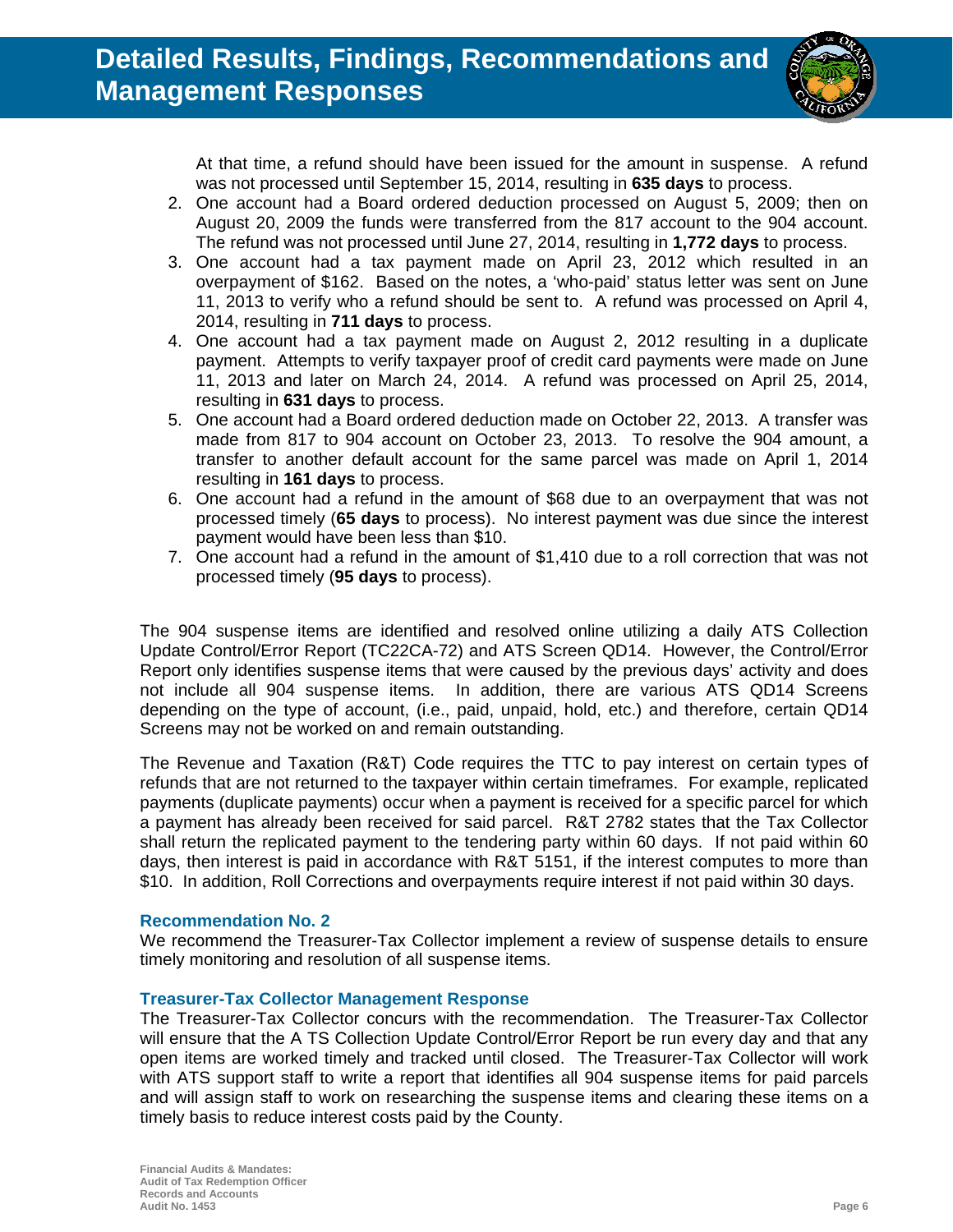

# **Finding No. 3 – Short/Partial Payments of Taxes Due (Control Finding)**

# **Summary**

TTC is accepting payments from delinquent taxpayers that are less than the amount due. The TTC does not consider these payments as short/partial payments because they are held in a suspense account and are not applied to the taxpayer's account until the total payment is received. The TTC should clarify their policy on these payments and ensure the Board of Supervisors is made aware of their current practice.

# **Details**

TTC is accepting payments from delinquent taxpayers that are less than the amount due and have not obtained approval from the Board of Supervisors. TTC deposits such payments for delinquent taxes in a suspense account until payment in full is obtained. A letter is sent to the taxpayer indicating the net balance due. If no payment is received, the net balance due is reflected on subsequent notices.

California Revenue & Taxation (R&T) Code 4143 states…

*(a) Notwithstanding any other provision of law, in the case of a deficiency in the payment of taxes due and payable pursuant to this part, the tax collector, with the approval of the board of supervisors, may accept partial payments from the taxpayer. The partial payments shall*  be applied first to all penalties, interest, and costs, and the balance, if any, shall be applied *to the taxes due. The difference between the amount paid by the taxpayer and the amount due shall be treated as a delinquent tax in the same manner as any other defaulted tax.* 

*(b) Partial payments made pursuant to this section shall not be deemed a redemption, a*  partial redemption, or an installment payment under this part and they shall not alter either *the date upon which the property became tax defaulted or the date the property becomes subject to a power of sale.* 

*(c) These partial payments shall not be construed as altering the amount of defaulted taxes for purposes of publications.* 

*(d) An election may be made by the taxpayer to pay the delinquent taxes in installments under Chapter 3 (commencing with Section 4186) and, if so, the installment payment shall be based upon the balance of the redemption amount determined pursuant to this section.* 

*(e) When the taxpayer requests a partial payment, or when the tax collector receives such a payment, the tax collector shall inform the taxpayer of the provisions of subdivision (b) by return mail.* 

The TTC does not consider their acceptance of these payments subject to R&T 4143 since any amount collected less than the amount due is maintained in a suspense account until payment in full is obtained from the taxpayer and not applied to the parcel and apportioned. The TTC's ATS does not have the capability to apply and apportion these types of payments.

Even though the payments for less than the amount due are never applied to the parcel and apportioned, the TTC should determine if Board of Supervisor approval is required since this results in a case of deficiency in the payment of taxes due and payable.

# **Recommendation No. 3**

We recommend that the Treasurer-Tax Collector work with County Counsel to determine if funds maintained in a suspense account result in the acceptance of short/partial payments subject to R&T 4143 and if further action by the Board of Supervisors is needed.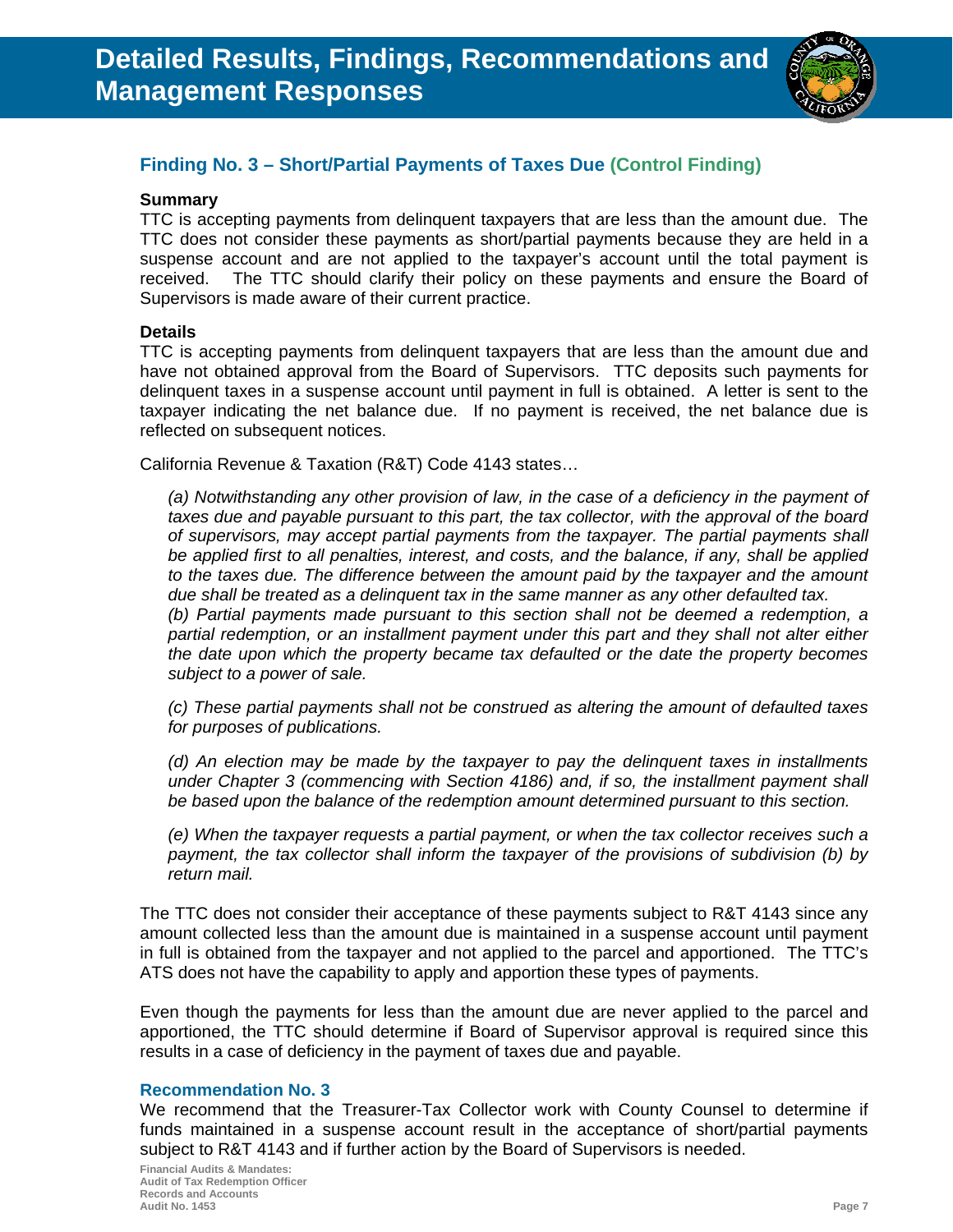# **Detailed Results, Findings, Recommendations and Management Responses**



# **Treasurer-Tax Collector Management Response**

The Treasurer-Tax Collector concurs with the recommendation and will work with County Counsel to determine if the current practice is subject to R&T 4143. Currently, the policy is to not accept any partial payments for taxes except for those under a five pay plan as authorized by the code. However, the Treasurer-Tax Collector allows for a temporary acceptance of short payments by taxpayers, but then issues a short payment letter indicating that the payment will be returned if full payment is not received. If full payment is not received, the initial short payment would be refunded.

# **Finding No. 4 – Fee for Costs Incurred in Obtaining the Names and Last Known Mailing Addresses (Control Finding)**

# **Summary**

The Fee for Costs Incurred in Obtaining the Names and Last Known Mailing Addresses is not in Accordance with Board Ordinance No. 3828, effective July 10, 1991.

# **Details**

BOS Ordinance No. 3828, effective July 10, 1991, states the TTC will collect \$230 per parcel when tax defaulted property is sold, or redeemed prior to the proposed sale of such property after a power-of-sale notice has been recorded, to cover the actual costs to the County of obtaining the names and last known addresses of the parties of interest and giving notices of the tax sale to such parties of interest.

In addition, R&T 4112 states the fee to reimburse the County for this service shall be its "actual and reasonable costs incurred in obtaining the names and last known mailing addresses."

Beginning July 2010, the TTC began utilizing a title company service to perform the service at a lower rate (\$130 per parcel) which would be the actual and reasonable cost incurred in obtaining the names and last known mailing addresses. The TTC did not amend or rescind BOS Ordinance No. 3828 when they began utilizing the title company service. The title company service was obtained via a Request for Proposal to perform such services.

# **Recommendation No. 4**

We recommend that the Treasurer-Tax Collector work with County Counsel in determining a resolution of this issue, including analyzing if the BOS Ordinance needs to be amended or rescinded.

# **Treasurer-Tax Collector Management Response**

The Treasurer-Tax Collector concurs with the recommendation. The Treasurer-Tax Collector confirmed with County Counsel that the BOS Ordinance, which currently sets the fee at \$230 needs to be rescinded and replaced with a new Ordinance with the lower fee. The Treasurer-Tax Collector notes that currently the lower fee is being charged as it is the actual cost of obtaining the names and last known mailing addresses as required by the R & T Code 4112 and no refunds will need to be issued to taxpayers. The Treasurer-Tax Collector will take the new lower fee as part of an overall update on fees to the BOS once the FY 13/14 overhead rate is received from the Auditor-Controller and incorporated into the fee calculations.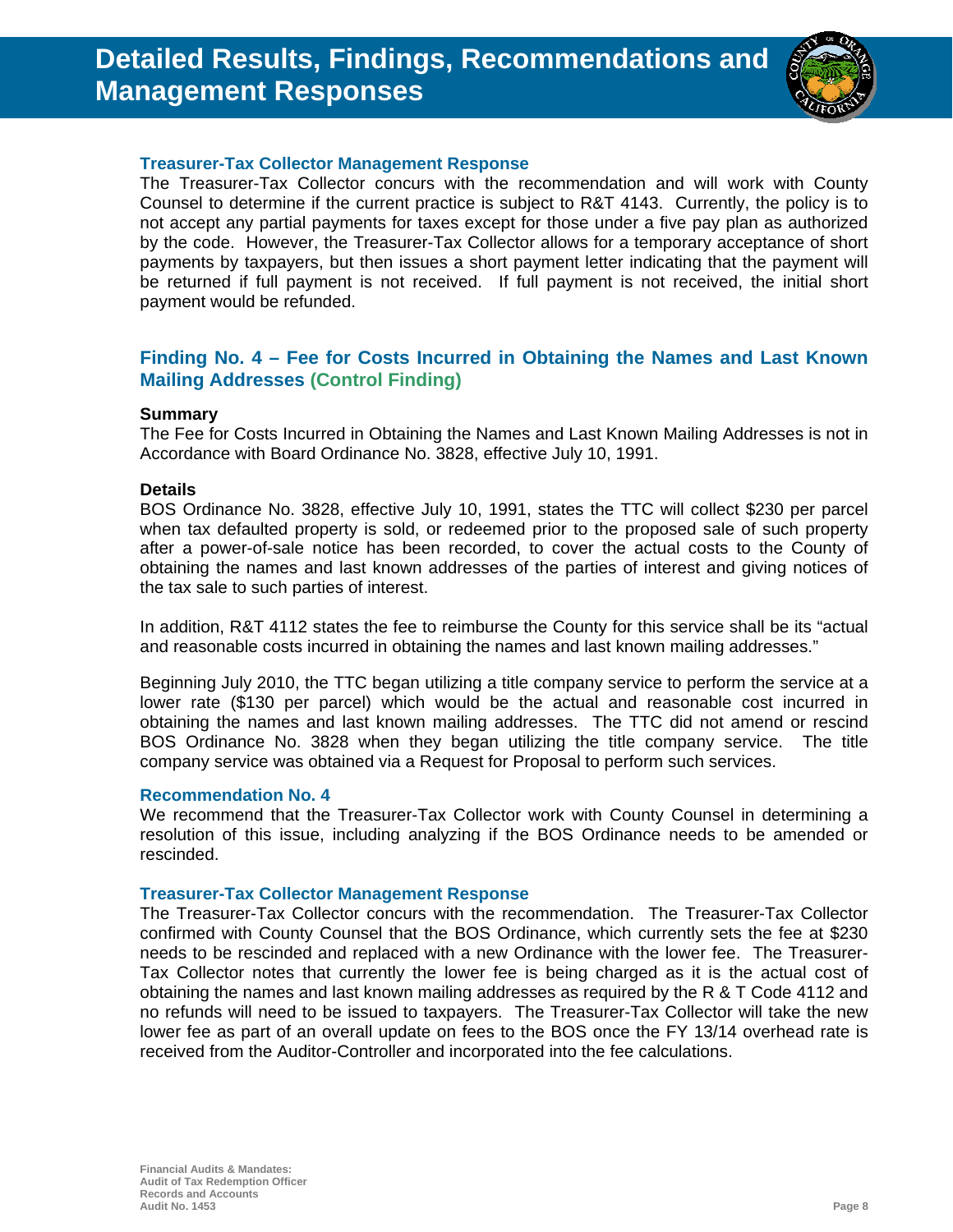

# **ATTACHMENT A: Report Item Classifications**

For purposes of reporting our audit observations and recommendations, we will classify audit report items into three distinct categories:

# **Critical Control Weaknesses:**

Audit findings or a combination of Significant Control Weaknesses that represent serious exceptions to the audit objective(s), policy and/or business goals. Management is expected to address Critical Control Weaknesses brought to their attention immediately.

# **Significant Control Weaknesses:**

Audit findings or a combination of Control Findings that represent a significant deficiency in the design or operation of internal controls. Significant Control Weaknesses require prompt corrective actions.

# **Control Findings:**

Audit findings concerning internal controls, compliance issues, or efficiency/effectiveness issues that require management's corrective action to implement or enhance processes and internal controls. Control Findings are expected to be addressed within our follow-up process of six months, but no later than twelve months.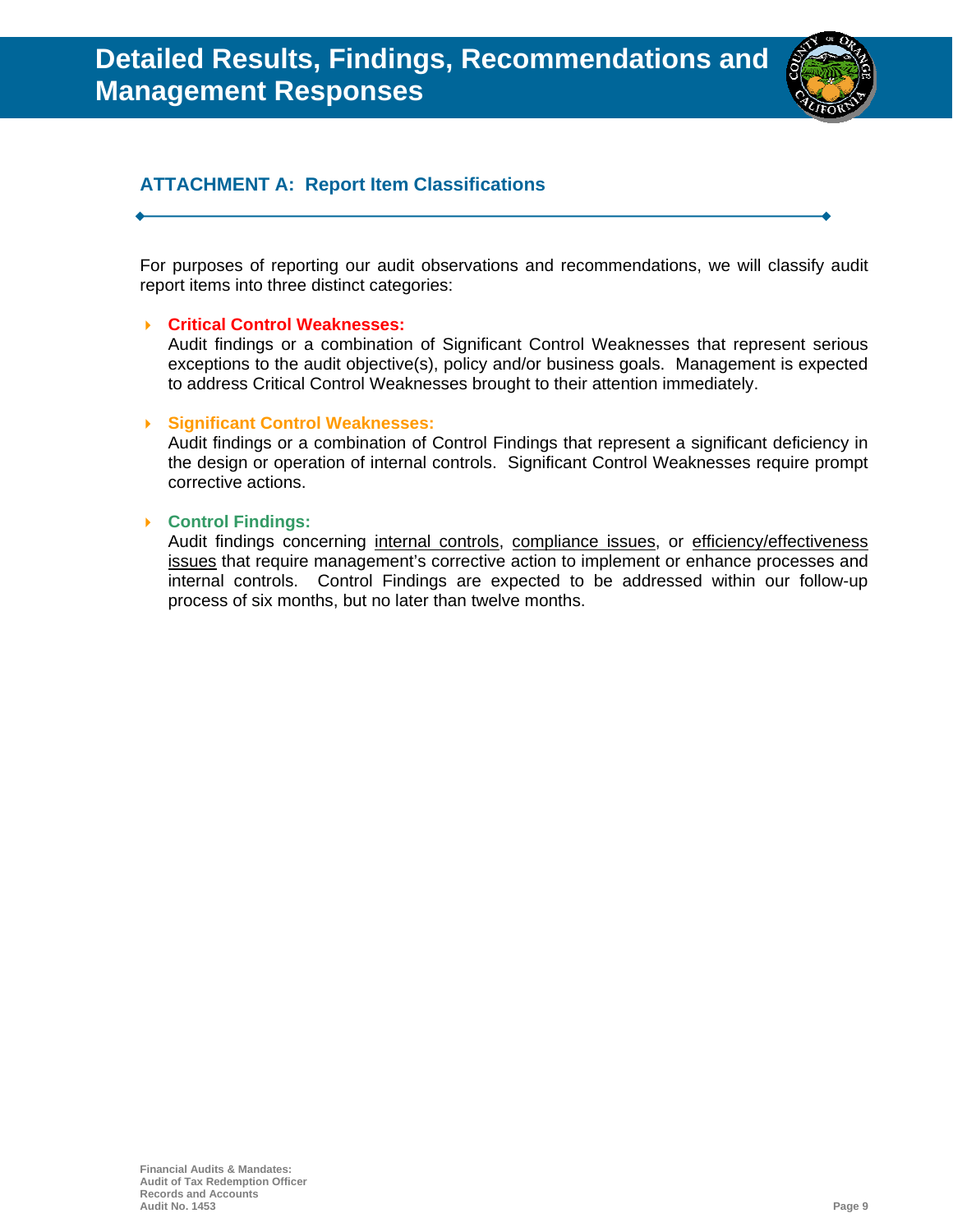

# **ATTACHMENT B: Treasurer-Tax Collector Management Responses**

|          | <b>OFFICE OF THE TREASURER-TAX COLLECTOR</b><br>SHARI L. FREIDENRICH, C.P.A.                                                                                                                                                                                                                                                                                                                                                                                                                      |
|----------|---------------------------------------------------------------------------------------------------------------------------------------------------------------------------------------------------------------------------------------------------------------------------------------------------------------------------------------------------------------------------------------------------------------------------------------------------------------------------------------------------|
|          | POST OFFICE BOX 4515<br>SANTA ANA, CA 92702-4515<br>ttc.ocgov.com                                                                                                                                                                                                                                                                                                                                                                                                                                 |
|          | INTERDEPARTMENTAL COMMUNICATION<br>Ν                                                                                                                                                                                                                                                                                                                                                                                                                                                              |
| Date:    | 臺<br>April 20, 2015                                                                                                                                                                                                                                                                                                                                                                                                                                                                               |
| To:      | Dr. Peter Hughes, MBA, CPA, CIA, Internal Audit Director                                                                                                                                                                                                                                                                                                                                                                                                                                          |
| From:    | Shari L. Freidenrich, CPA, CCMT, CPFA, ACPFIM                                                                                                                                                                                                                                                                                                                                                                                                                                                     |
| Subject: | Response to Draft Report on Audit of Tax Redemption Officer Records and Accounts for the<br>Three Year Period Ending June 30, 2014                                                                                                                                                                                                                                                                                                                                                                |
|          | We have provided our response to the four findings in the report as requested by April 13, 2015 and concur<br>with all recommendations.                                                                                                                                                                                                                                                                                                                                                           |
|          | Two control issues were noted regarding the Treasurer-Tax Collector's Assessment Tax System<br>(ATS). It was determined that a refund was processed in the system but was never issued. In<br>addition, one of the system screens displayed a refund for the incorrect amount of the late<br>penalties that were cancelled.<br><b>Recommendation No. 1</b>                                                                                                                                        |
|          | We recommend the Treasurer-Tax Collector evaluate if mitigating measures can be performed to detect<br>instances of processed refunds not issued by ATS and ensuring an accurate recording of penalty<br>cancellations.<br><b>Treasurer-Tax Collector Response to Recommendation No. 1</b>                                                                                                                                                                                                        |
|          | issued by ATS and for all identified, release the refunds.                                                                                                                                                                                                                                                                                                                                                                                                                                        |
|          | 2. Finding No. 2 - Resolution of Suspense Account Items<br>items in the suspense account are resolved timely.                                                                                                                                                                                                                                                                                                                                                                                     |
|          | The Treasurer-Tax Collector concurs with the recommendation. The Treasurer-Tax Collector will run<br>the ad-hoc query on a quarterly basis to detect any instances of processed refunds that have not been<br>A review of items in the suspense account (904 account) is needed to ensure long-outstanding<br><b>Recommendation No. 2</b><br>We recommend the Treasurer-Tax Collector implement a review of suspense details to ensure timely<br>monitoring and resolution of all suspense items. |